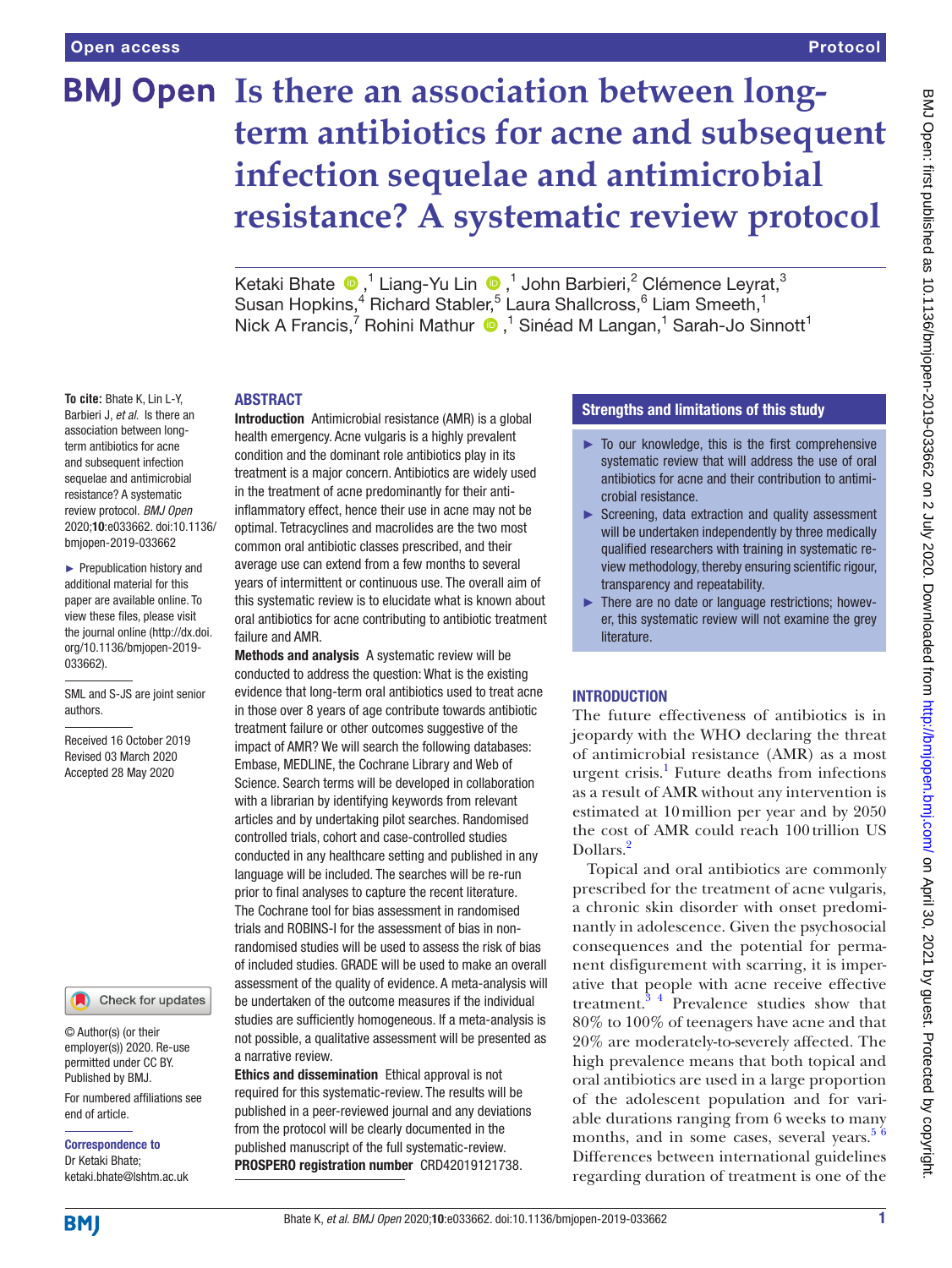reasons that antibiotics for acne are used for significantly longer than recommended as there is uncertainty about the optimal duration of treatment. $6-11$  Tetracyclines and macrolides are the two of the most common oral antibiotic classes prescribed for acne with varying durations of average use depending on treatment setting and between different countries.<sup>612</sup>

The overuse of antibiotics is a known cause of AMR as repeated and sustained exposure allows microbes to develop mechanisms to avoid the effects of the drugs designed to treat them and allows selection in favour of bystander or commensal bacteria with resistance subsequently causing invasive infection. Acne is aetiologically multifactorial and we already know that some strains of *Cutibacterium acnes* (formally *Propionibacterium acnes*), the bacteria pathophysiologically associated with acne, are now resistant to commonly used antibiotics in acne, making their initial use as anti-microbial agents futile.<sup>1314</sup> However, we do not know how these long-term antibiotics for acne may attenuate microbiota elsewhere at other body sites and the ability of other bacteria at other infective sites to withstand the effect of antibiotics. Despite this, the anti-inflammatory effect and proven efficacy of antibiotics in treating acne ensures their continued use, $15$ although their effects may not be sustained. Considering the relationship between long-term exposure to antibiotics and AMR, this practice may not be optimal.

The effects long-term antibiotics for acne have on future infections caused by resistant organisms, subsequent antibiotic treatment failure or the rate of infections (or any other measures which may indicate antimicrobial resistance) and how long any effect may last, is not yet known and has not been systematically reviewed in the literature before. While antibiotic stewardship programmes have been shown to be effective<sup>16</sup> in other settings, to ensure their successful execution, robust evidence must be generated to show that using antibiotics in the treatment of acne has important implications for future infective episodes and resistance sequelae. Until there is evidence of how the use of oral antibiotics for acne may cause AMR, changing current practice will be challenging.<sup>[17](#page-4-7)</sup>

Given the global health emergency of AMR and the dominant role antibiotics play in the treatment of acne—a highly prevalent and ubiquitous skin condition worldwide, there is a clearly defined evidence gap which needs to be urgently addressed[.18](#page-4-8) This systematic review aims to establish what is already known about resistance sequelae for those with acne who are treated with longterm topical or oral antibiotics. $19$ 

# Methods and analysis Literature search strategy

We will search the following databases; Embase, MEDLINE, the Cochrane Library and Web of Science. We will develop the search terms by identifying keywords from relevant articles and by undertaking pilot searches to identify index or MedicalSubject Heading (MeSH)

terms. We will modify the search terms according to each database, for example, the MeSH terms in MEDLINE and Emtree terms in Embase. Searches will be undertaken by the lead author who has medical and search training in collaboration with a librarian. Search strategies will be reviewed by all authors. The searches will be kept as broad as possible, for example, by using the 'explode' function on the Ovid platform to maximise the number of relevant articles. The search strategy is available to view in the accompanying supplement [\(online supplementary](https://dx.doi.org/10.1136/bmjopen-2019-033662)  [file 1](https://dx.doi.org/10.1136/bmjopen-2019-033662)). Searches were undertaken on the  $19<sup>th</sup>$  of July 2019 and date back to inception of the databases.

# Eligibility criteria

# Inclusion criteria

To address the question, the following inclusion criteria will apply:

- ► A study population including participants aged over the age of 8 in any healthcare setting with acne vulgaris.
- ► Original studies will be eligible for assessment for inclusion if they address the specific research question.
- ► Randomised controlled trials (of any trial design).
- ► Observational studies limited to cohort and casecontrol studies.
- ► We will include conference abstracts if the full paper is unpublished and can be obtained from the authors.

# Exclusion criteria

- ► Ecological studies and studies that do not assess temporality such as case-series and case reports.
- We will exclude unpublished studies, ongoing studies and the grey literature.
- In addition, studies which only look at antimicrobial resistance in *Propionibacterium acnes* or *Cutibacterium acnes*.
- ► Studies including people who are under the age of 8 exclusively will be excluded. The age of 8 was chosen as acne vulgaris is unlikely to present in younger children and in addition, tetracyclines are not recommended in younger children—the British National Formulary recommends tetracyclines are given to children aged 12 years and above.
- ► Studies including people who are treated with antibiotics for other acne subtypes, for example, hidradenitis suppurativa or drug-induced acne.

# Exposure

At least 28 days of continuous (daily doses) oral antibiotics for acne vulgaris, the duration helping to ensure treatment is not targeted at an acute infective episode and, in addition, 28 days is the minimum duration a prescription will be issued for an antibiotic treatment of acne. The exposure is likely to include commonly used antibiotic classes—tetracyclines, macrolides and dihydrofolate reductase inhibitors, however there will be no limits placed on the antibiotic class used to treat acne. We have excluded the use of topical antibiotics are these are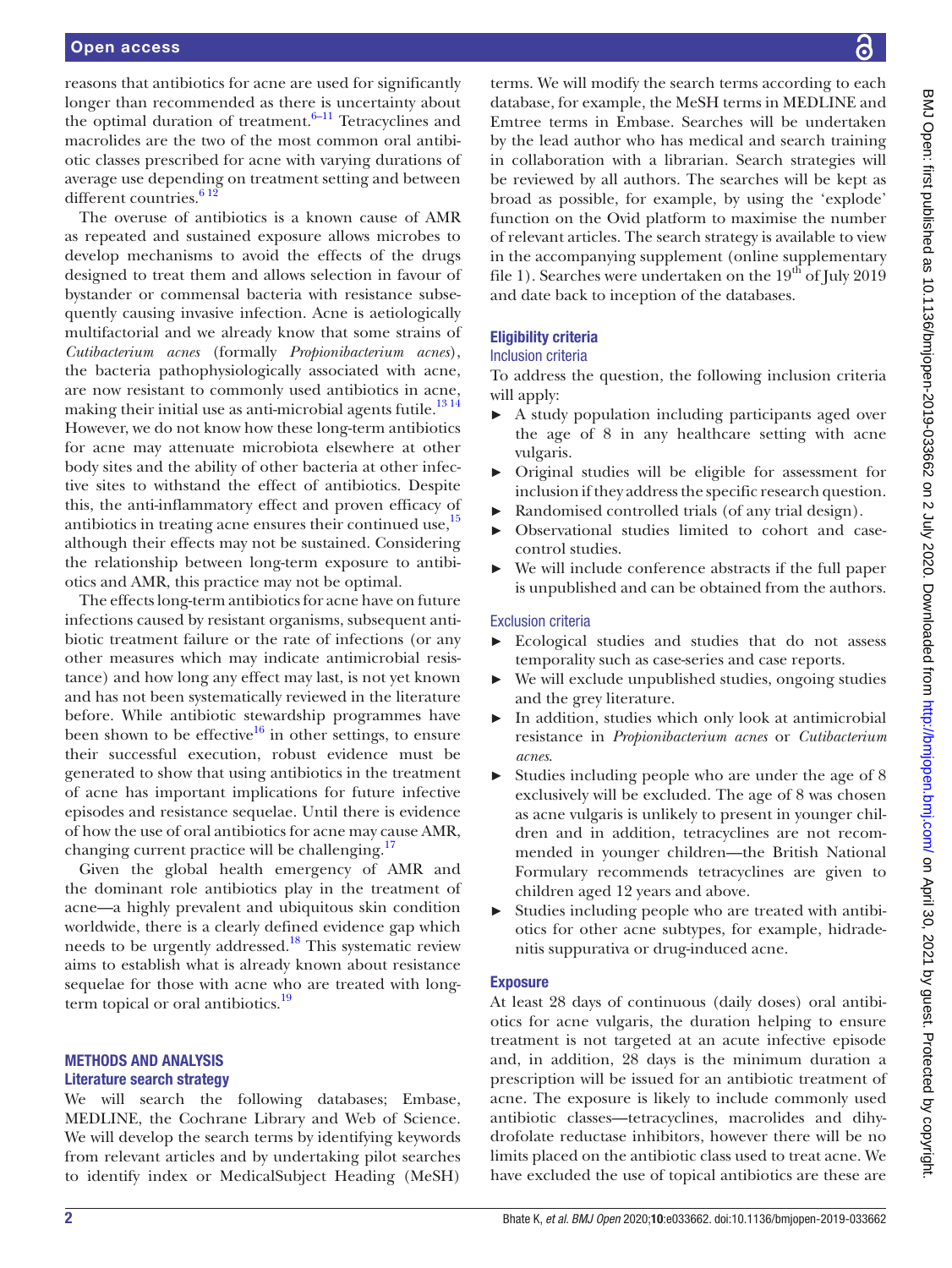less likely to have an effect at sites other than the skin to where they are applied.

# **Comparator**

No exposure to long-term oral antibiotics within an acne population or within a general population.

# **Outcome**

The primary outcome is antibiotic treatment failure or any infection caused by a resistant organism. The secondary outcome is the detection of resistant organisms without a clinical infection, rate of infection or changes to the microbiota profile, for example, with the colonisation of resistant microbiota without a clinical infection or different microbiota in a sampled site compared with baseline prior to having received a long-term antibiotic for acne. Any measure (including proxy measures) will be included, for example, laboratory measures (such as an elevated C-reactive protein or positive culture in the case of an infection at any body site), patient observations (such as an elevated temperature and/or pulse rate which may indicate an infective process) or proxy measures that may have been used in epidemiological studies, for example, difficult to treat infections which may indicate a resistant infection. Each outcome will be assessed separately. The outcome can occur at any time point after at least 28 days of continuous oral antibiotic exposure for acne; we will stratify according to the length of follow-up, for example, up to 6 months, 6 months to 1 year, 1 year to 2 years, and so on.

# Potential confounding variables/effect modifiers

Confounding factors that may be considered by studies investigating treatment failure or AMR as a result of longterm antibiotics for acne are: age, sex, socioeconomic status, treatment adherence, medical conditions such as primary immunodeficiency, diabetes, asthma, cancer requiring immunosuppressive medication, recent hospitalisation within the last 6 months, repeated admissions to hospital, any recurrent infections, other prescribed medication in particular immunosuppressive therapy including oral corticosteroids, smoking, alcohol use and ethnicity. We will also explore effect modification. The inclusion of these confounding factors will be acknowledged in the bias assessment of each study along with a statement of the direction and magnitude of bias their omission may be associated with.

# Eligibility assessment and data extraction Phase 1

Covidence, an online literature review data management programme, will be used to facilitate the systematic review process inclusive of title and abstract screening, full paper retrieval and storage and decisions on which papers to include at full text review. In the first phase, all titles and abstracts will be uploaded to Covidence. Duplicates will then be removed by the lead reviewer (KB). Three reviewers (KB, L-YL and JB) will then independently screen the search results based on title and abstract. Each

Bhate K, *et al*. *BMJ Open* 2020;10:e033662. doi:10.1136/bmjopen-2019-033662 3

title/abstract will require two votes. Consensus will be achieved on the number of titles and abstracts to include in the full study review. Any disputes will be resolved by the involvement of a fourth reviewer (SML).

# Phase 2

Full text papers will be assessed independently by the reviewer pairs using a standardised data extraction form. The extraction tool will be piloted using the first three included records, after which modifications may be made following discussion with other members of the review team. The quality of the studies will be scored using assessment tools and free text explanations for the score given will be included on the score sheet. Any disagreements will be discussed by the three reviewers (KB, L-YL and JB) and in instances of disagreement, a fourth reviewer (SML) will make a final decision. If ambiguity still remains after the full text is obtained, the study authors will be contacted for further clarification.

# Data items

Three data domains will be extracted:

# Data relating to study design

Author, country, specific study design, the year the study was conducted or the years over which the data were collected. Healthcare setting, the number of study participants, the ages of the participants and the gender balance will be collected for the whole population under study, including the comparator group. If the study is a trial, then specifics of the study design such as randomisation, allocation concealment and blinding will be noted.

# Data relating to exposure

The dose, frequency and antibiotic used, the median/ mean length of treatment of acne with the antibiotic, the definition of long-term treatment with antibiotics used in the study, the number of participants exposed to antibiotics and if multiple courses are prescribed, the length of time between antibiotic courses and the intervention applied to comparators.

# Data relating to outcomes

The measure of antibiotic treatment failure or AMR and the degree of antibiotic treatment failure or AMR, for example, repeat course required, hospitalisation or death. The length of follow-up will be stratified.

# Study quality assessment

Each study will be critically appraised by reviewers. The Cochrane tool for bias assessment in randomised studies and the ROBINS-I tool for the assessment of bias in nonrandomised studies will be used to assess the risk of bias in included studies. $20-22$  GRADE (Grading of Recommendations Assessment, Development and Evaluation) will be used to make an overall assessment of the quality of evidence.<sup>22</sup> Pairs of reviewers will make independent assessments of the risk of bias. Markers of bias depending on study design included in the aforementioned scoring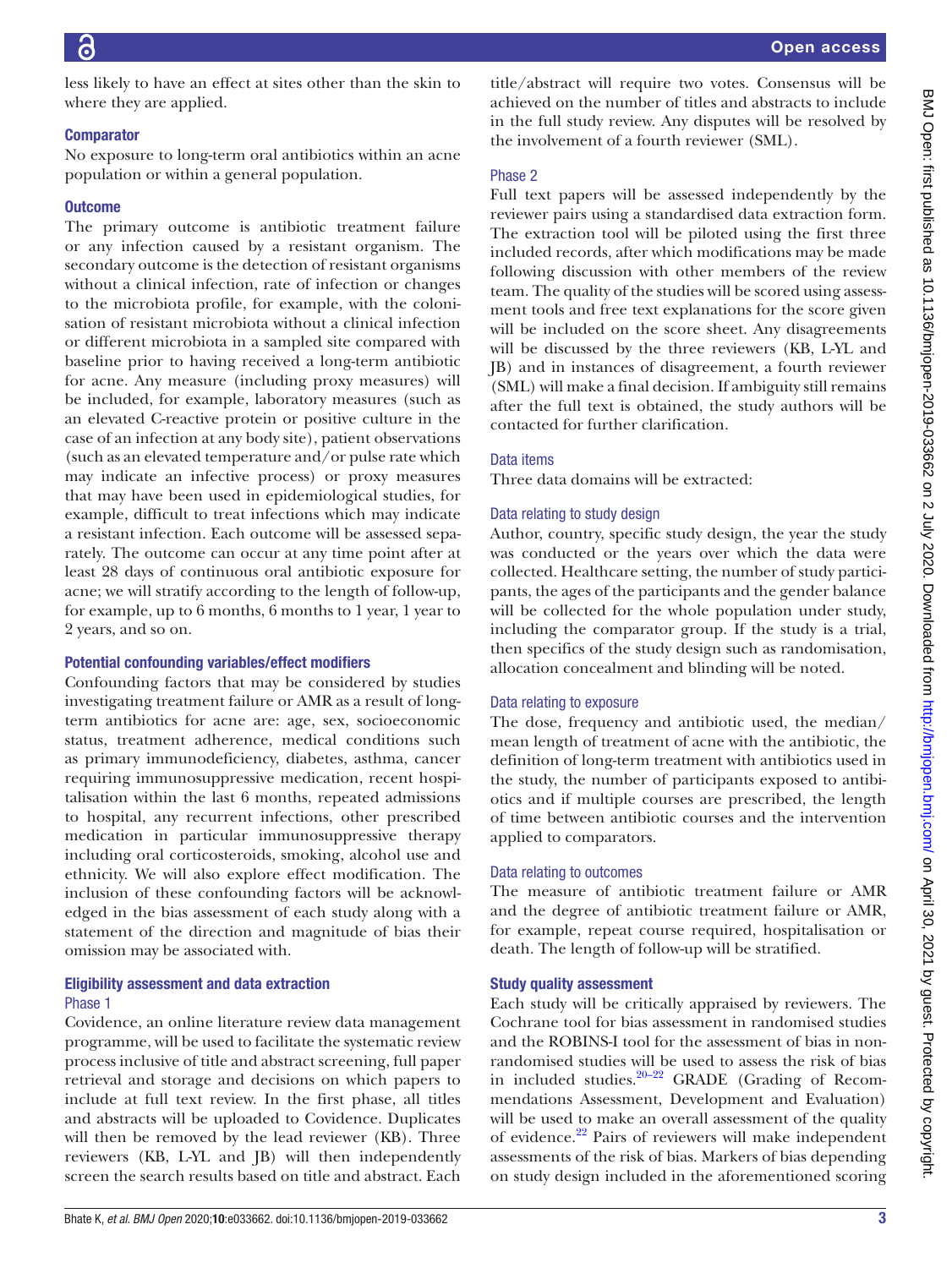tools will include factors such as the method of participant selection, follow-up, randomisation, adjustment for confounding and measurement error of exposures or outcomes. If a proportion of studies have a high risk of bias found using the scoring tool we will do a sensitivity analysis excluding them.

# Data synthesis/statistical analysis

We will analyse interventional and observational studies separately. If there is homogeneity across studies and a meta-analysis is possible, we will generate a pooled effect estimate for those exposed to long-term antibiotics and those unexposed within each category of study design. If there are a sufficient number of studies, subgroup analyses will be undertaken, for example, by class of antibiotic and antibiotic treatment duration. The  $I^2$  statistic will be used to assess heterogeneity.<sup>[23](#page-4-12)</sup> Sources of heterogeneity may include methodology, age of participants, study duration, the confounding factors considered, the exposure (ie, length/duration, the class of antibiotic), the comparators and the outcomes measured. If heterogeneity is above 50% we will not undertake a meta-analysis. If studies are sufficiently homogeneous with regard to exposures, comparators and outcomes, a random effects model will be used to generate a pooled relative risk and its 95% CI. Study characteristics and the effect estimate for the association between antibiotics for acne and the specific measure of AMR will be clearly presented. We will also do a sensitivity analysis using a fixed effects model. Publication bias will be assessed using Funnel plots and Egger tests. $24$  Forest plots will be presented. All statistical analyses will be performed using Stata. If quantitative synthesis is not possible due to heterogeneity, we will conduct a narrative synthesis. We will also study each category of outcome measure separately: for example, laboratory-based measures of resistance or outcome measures thought to be proxies for AMR using routinely collected health records. Given the breadth of outlined outcomes, it is likely that the evidence obtained will be diverse. An overall description of the strength of the body of evidence generated using GRADE will be described.<sup>[21](#page-4-14)</sup>

The study will be reported following Preferred Reporting Items for Systematic Reviews and Meta-Analyses guidance.<sup>19</sup>

# Patient and public involvement

This systematic review has been informed by the results of the Acne Priority Setting Partnership (PSP) (acnepsp. org) in collaboration with the James Lind Alliance [\(www.](www.jla.nihr.ac.uk) [jla.nihr.ac.uk\)](www.jla.nihr.ac.uk). Over 6000 responses were collated and voted on to give a top 10 list of treatment uncertainties. Two of these top 10 uncertainties will be addressed with this systematic review:

- 1. What is the correct way to use antibiotics in acne to achieve the best outcomes with the least risk?
- 2. What management strategy should be adopted for the treatment of acne in order to optimise short-term and long-term outcomes?

In addition, five people comprising members of the public and patients with acne or their carers will attend a focus group to help write the summary which will be used to disseminate the results of this systematic review to the public.

# Ethics and dissemination

As this is a systematic review, ethical approval was not required. This systematic review protocol was registered on the 8<sup>th</sup> of April 2019 on the International Prospective Register of Systematic Reviews (PROSPERO). Any amendments to the protocol will be updated and published on the PROSPERO website with clear notes of where specific changes were made with detailed explanations of why. The results of this systematic review will be submitted for peer-review publication.

#### Author affiliations

<sup>1</sup>Department of Non-communicable Disease Epidemiology, London School of Hygiene and Tropical Medicine Faculty of Epidemiology and Population Health, London, UK

<sup>2</sup>Perelman School of Medicine, Department of Dermatology, University of Pennsylvania, Philadelphia, Pennsylvania, USA

<sup>3</sup>Department of Medical Statistics, London School of Hygiene and Tropical Medicine, London, UK

4 Public Health England, London, UK

5 London School of Hygiene and Tropical Medicine Faculty of Infectious and Tropical Diseases, London, UK

<sup>6</sup>Institute of Health Informatics, Faculty of Pop Health Sciences, University College London, London, UK

<sup>7</sup> School of Primary Care, Population Sciences and Medical Education, University of Southampton, Southampton, UK

Contributors KB wrote the protocol and led the study. S-JS, SML and RM supervised the writing process and contributed equally. L-YL and JB contributed to the screening and review process. CL, RS, LS, SH, NAF and LS form an advisory group and reviewed the protocol.

Funding KB is funded by an NIHR Doctoral Research Fellowship DRF-2018- 11-ST2-066. Professor Sinéad Langan is funded by a Wellcome Trust Senior Clinical Fellowship (205039/Z/16/Z). JB is supported by the National Institute of Arthritis and Musculoskeletal and Skin Diseases of the National Institutes of Health under award number T32-AR-007465. LS is funded by an NIHR Clinician Scientist Award CS-2016-16-007.

Disclaimer The views expressed are those of the author(s) and not necessarily those of the NHS, the NIHR or the Department of Health and Social Care.

Competing interests JB is supported by the National Institute of Arthritis and Musculoskeletal and Skin Diseases of the National Institutes of Health under award number T32-AR-007465 and receives partial salary support through a Pfizer Fellowship grant to the Trustees of the University of Pennsylvania.

Patient consent for publication Not required.

Provenance and peer review Not commissioned; externally peer reviewed.

Open access This is an open access article distributed in accordance with the Creative Commons Attribution 4.0 Unported (CC BY 4.0) license, which permits others to copy, redistribute, remix, transform and build upon this work for any purpose, provided the original work is properly cited, a link to the licence is given, and indication of whether changes were made. See: <https://creativecommons.org/licenses/by/4.0/>.

#### ORCID iDs

Ketaki Bhate<http://orcid.org/0000-0001-5509-4428> Liang-Yu Lin<http://orcid.org/0000-0003-4720-6738> Rohini Mathur<http://orcid.org/0000-0002-3817-8790>

# **REFERENCES**

<span id="page-3-0"></span><sup>1</sup> World Health Organization. *Global action plan on antimicrobial resistance*, 2015.